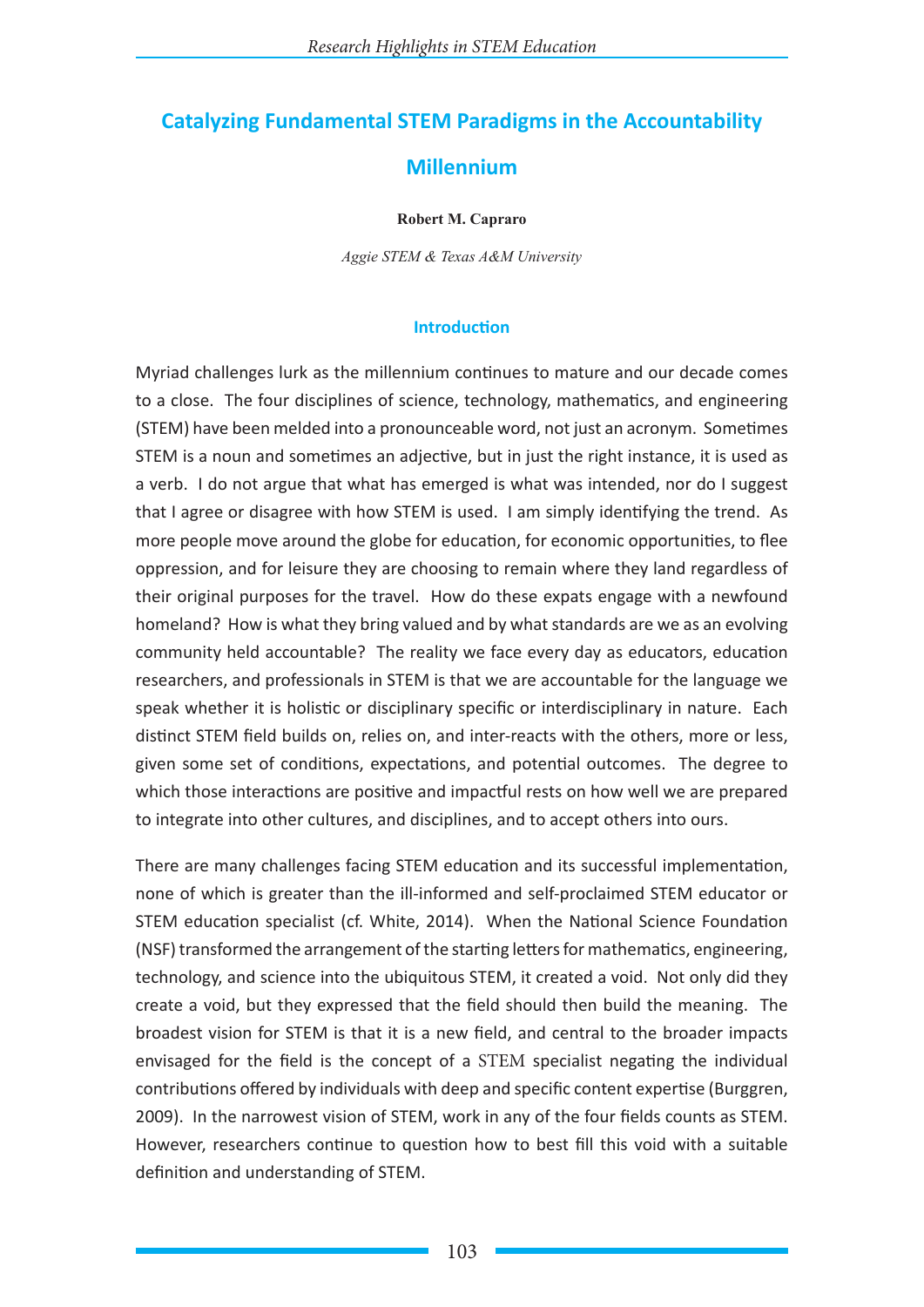A common compromise among researchers is to integrate any two of the STEM fields into learning, which represents the idea of STEM. As STEM educators, researchers, and professionals, what do we know as a field and how do we know it? What is right? What might be wrong?

What we know from science, is that nature abhors a void. While the void concept works, consider evolution and the work of Darwin – species' voids are filled, unfortunately not always as elegantly as the extinct species that vacated it. Perhaps one of the more prominent void fillers was Homo Sapiens. Many species have gone extinct since our arrival on the scene with about seven new extinctions every 24 hours (Vidal, 2011). We rushed into the ecological landscape and quickly put our thumbprint on all other species and ecosystems on the planet. Since then, humans have become quite comfortable rushing into voids, even when the desire to enter that void is often misguided, unwanted, and premature. That void created by the new term STEM became the destination into which many sprinted. Some transferred from business, some from law, and some from various education disciplines. The influx of non-subject matter specialists was potentially damaging to the STEM education mission. There were no credentials required to proclaim one's expertise in STEM other than to add four simple letters arranged into a now meaningful and pronounceable acronym, "STEM," to one's business card. This confluence of events, the acronym, lack of expertise, and lack of a clear definition and a need to demonstrate STEM prowess gave rise to STEM curricula. Once again, people rushed into the curricula void proclaiming they possessed STEM materials, STEM apps, and STEM software. With one proclamation by NSF, came the progenitors of a new industry, who laid the foundation for STEM schools. STEM schools needed a curriculum, the development of which required people who knew what STEM was and how to "do STEM". The voids were rarely filled by experts but by enterprising business people ready to develop and proclaim their STEM prowess. The question, "Why", might come to mind. Why did the experts wait? Maybe, they were waiting to see how things shaped up or delaying plans for involvement until national agencies had better defined the new "field". The STEM schools came to be hallmarks for schools of choice. When a school of choice claimed to be a STEM school, parents enrolled their children in the alleged school of choice, all the while not really asking how that selfproclaimed school was different from any other school.

The idea of filling voids with STEM generalists is as repugnant as the potential loss of the Humpback whale, the platypus, the bald ibis (kelaynak ~**Ka-lie-nock**), or the mudskipper. The response to filling voids with STEM generalists is to train diverse people in ways that allow them to be aware of, responsible to, and tolerant of curricular diversity where groups of individuals work collaboratively to address integrated STEM needs situated within societal problems.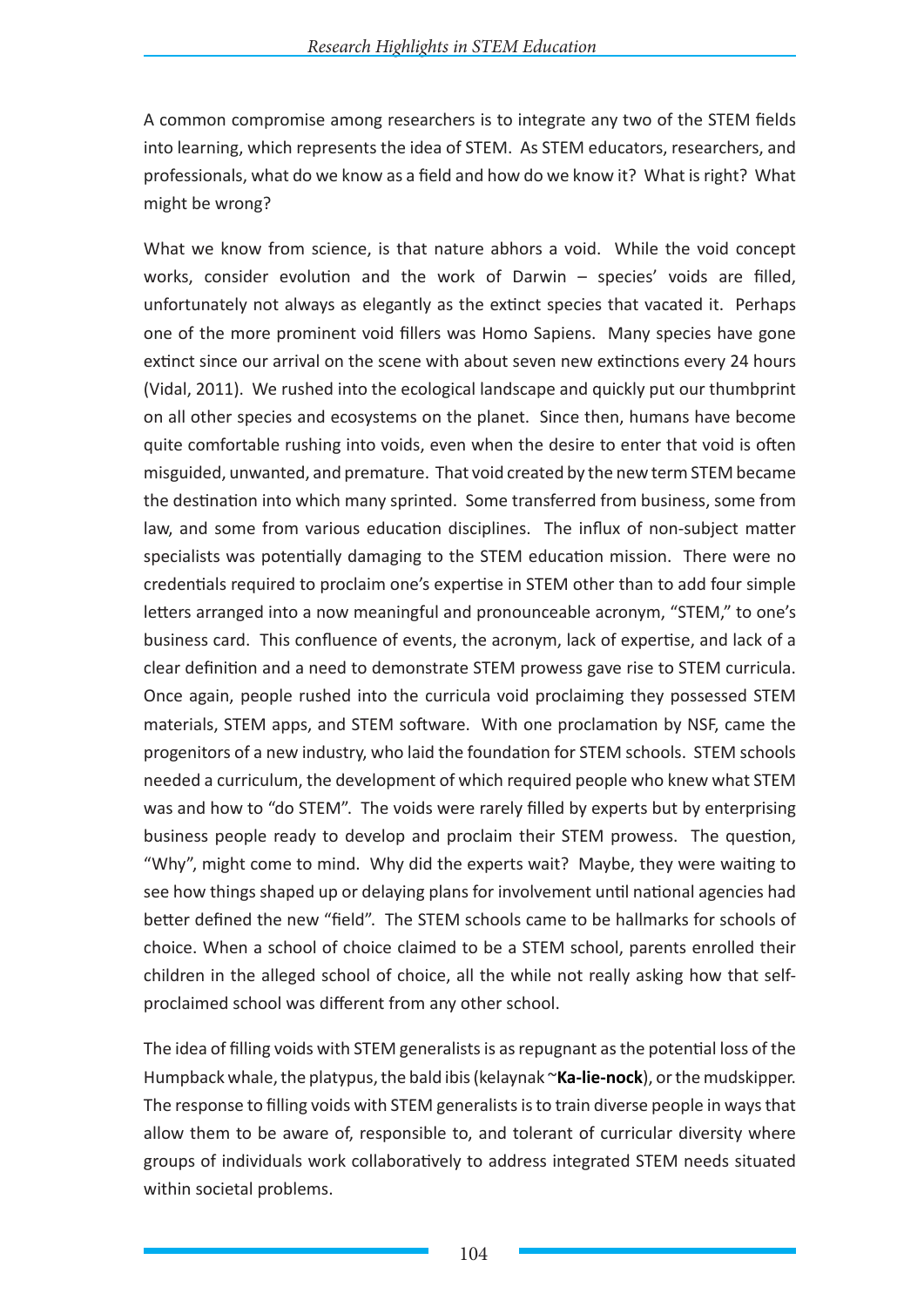Each person pursuing a STEM degree beyond the baccalaureate does so with the hope of deepening and enriching his or her knowledge of that subject. If that person persists in higher education, eventually she or he becomes an expert in that particular STEM discipline and earns a terminal degree (i.e., Phd or EdD). It is that terminal degree that signifies that expertise in one very small aspect of a single discipline, and it is the experiences acquired along the way that build co-constructed and integrated STEM knowledge. However, these interdisciplinary experiences are often cursory, and some might argue that they limit individuals to surface-level interdisciplinary STEM proficiency.

For those who pursue higher education, the language of their chosen discipline becomes ever more complex and the words develop very contextualized meaning that only those experts know well. The word integrate has one meaning to sociologists and yet another to mathematicians, and beta has one meaning to a nuclear physicist than say to an evolutionary biologist, statistician, or even a software developer. Words are complex and their meaning is firmly situated within specific disciplines. How can experts in one field really be STEM experts (experts in all)?

How do the ideas of disciplines and voids account for changes in the educational landscape that are influenced by STEM? The answer can be as convoluted as the problem. In fact, some argue that STEM really should be STEAM to include art, or STREAM to include reading and arts. The perfect acronym does not exist. What was NSF really thinking when they dumped this acronym on the U.S., and because of our standing, the world? To include art one might think, well, there is no general aesthetic beauty in science, engineering, technology, or mathematics. Perhaps there simply is just no creativity in any of the them. However, I argue that this mindset is likely the real root of the problem. Those advocating for the infusion of other subjects simplify the experience with science, technology, engineering, and mathematics because all those subjects have their own intrinsic beauty and artistry, the beauty of a new creative bridge design or the first time a computer mouse was imagined, or the simplistic beauty of a succinctly elegant proof in mathematics. Learning to see the creativity and beauty of every subject cannot be achieved by studying the arts; rather, the beauty of the arts is learned by studying the arts. In the same manner, the beauty of any other subject is learned by studying the subject. I flatly reject that arts should be infused because each of the STEM subjects are in and of themselves creative, artistic, and expressive.

What does it mean to be a STEM major, or STEM specialist? Can someone really be a STEM specialist? If STEM exists, how is it different from what was done in the past? Before one can claim to be a STEM specialist it is incumbent to understand where education came from before STEM in order to develop a model that could and should be for STEM.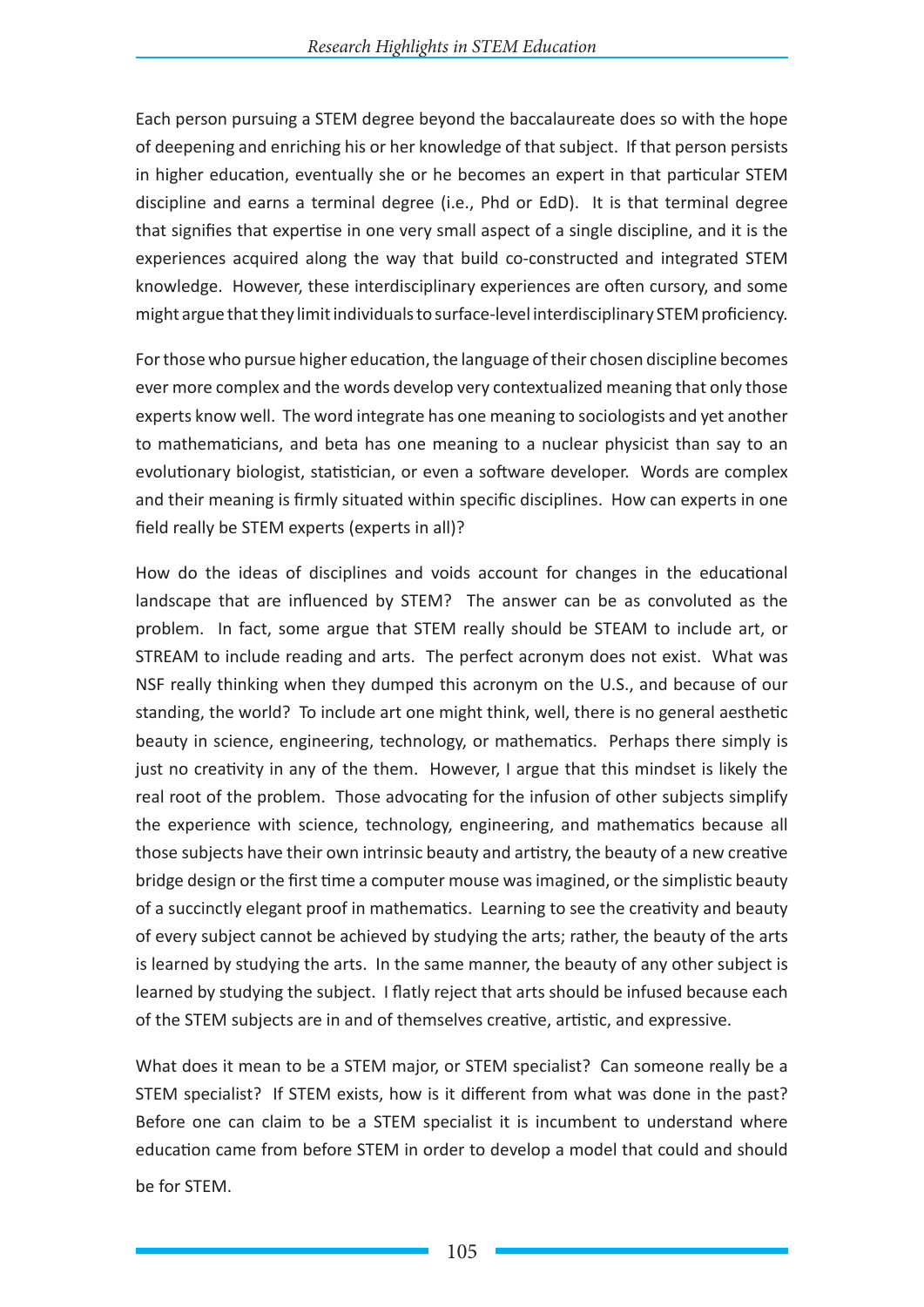## **Imagining a New Definition and Accepting a New Paradigm**

First, does "the" problem really exist? Is there really a thing called STEM education? If there is such a thing as STEM, how can it be described so that everyone who sees it knows that it is STEM? How is STEM different from what has always been done? Finally, what are the anticipated outcomes of STEM done well? While the answer is trite – "train diverse people in ways that allow them to be aware of, responsible to, and tolerant of curricular diversity where groups of individuals work collaboratively to address integrated STEM needs situated within societal problems" – it is not simplistic in implementation. This is the second time I offer this definition in the hope that one day it will be embraced. This definition requires new and expanding collaboration, diversity, and dedication to change, or we are constrained to doing what has always been done and reaping the same outcomes we have historically seen.

Using ideas from broad contexts across disciplines that are explored through multiple lenses can provide insights into problems that would otherwise go unexplored or seemingly unanswered. What we learn from the multiplicative identity property is that the number of problems multiplied by one person exploring the problem results in the exact same number of problems. But the nature of STEM work necessitates that individuals be able to explore more problems effectively, so we need to think about another property of multiplication that can afford greater diversity in approaches and solutions. The commutative property is one that can be made analogous to developing partnerships to solve problems, that is, multiple people working on multiple problems resulting in potentially more solutions regardless of where we start, either with the number of problems or the number of people. The importance here is that while we have a fixed approach, the product or the solutions are greater than the identity condition given the same sample set. For example, using the identity property, if we had eight problems, we might have eight solutions at the end  $(8 \times 1)$  because one person will develop exactly one solution per problem. At best, we might actually find eight solutions. However, from the commutative property, if we start with eight problems and now have two people, the potential solutions increase to 16. Multiple views and multiple backgrounds facilitate the diversity of approaches to problems and can yield very different admissible solutions that also might make use of some very creative and unique options.

## **Where to Start**

The idea of STEM has to start somewhere; and its origin is foundationally rooted in my primary field, mathematics. This story is inextricably interwoven with politics, mass media, business, and economics, my personal economy and the economies of countries.

Mathematics is fundamentally a conflicted field. The study of mathematics can be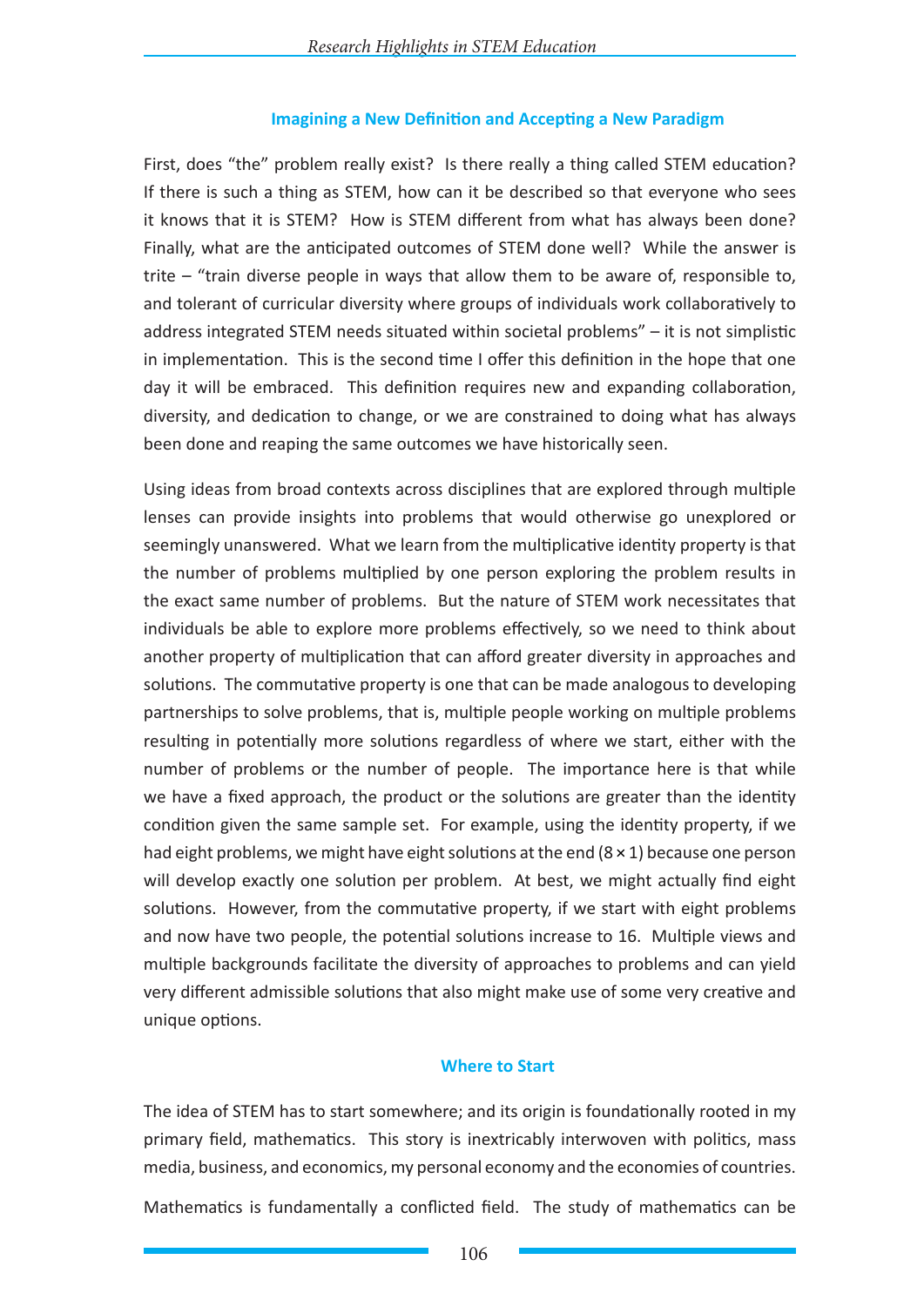personally viewed as either a process of creation or discovery. Mathematics is either discovered and has always existed, waiting for someone to stumble across it, or it is created by individuals or groups of individuals to meet societal needs. The implications of ones' beliefs are neither trivial nor rudimentary -- for in one's own fundamental beliefs about mathematics lies one's own life outlook and one's understanding of the concept of STEM, in general.

## **Discovery**

For example, mathematics as a process of discovery allows for exact mathematical models, precise calculations, and most importantly, the ability to predict how the world works. Take, for example, Professor Peter Higgs. He used mathematics and mathematical modeling to predict the Higgs boson particle – also named the "god" particle. This particle was theorized to be responsible for giving other particles mass.

 His theory was predicted through a mathematical model in 1964. The technology did not exist to substantiate the model or test the theory until 2012 when the European Organization for Nuclear Research, or CERN, found evidence to support the existence of the Higgs boson particle. In 2013, further experimentation found that the particle has two important properties that professor Higgs predicted: 1) + parity and 2) zero spin. This shows that mathematically precise models can characterize our natural world well ahead of being able to demonstrate it.

## **Creation**

Another view of mathematics is that of creation. Our mathematics is created to suit our own particular view of the natural world and is as fallible as our collective view of that world. In fact, Eugene Wigner described "The Unreasonable Effectiveness of Mathematics in the Natural Sciences", and Albert Einstein said, "The most incomprehensible thing about the universe is that it is comprehensible" because mathematics provides the framework. We create the mathematics to fit our perspectives of the natural world. Ada Lovelace created an algorithm for calculating a sequence of Bernoulli numbers, now acknowledged as the world's first computer program; Euclid created planar geometry given some very specific assumptions; Isaac Newton and Gottfried Leibniz created calculus; and ibn al-Haytham created algorithms that support rigorous experimental methods for controlled scientific testing that substantiate inductive conjectures. Mathematical models can be created to predict how infectious diseases progress, to show the likely outcome of an epidemic, and to help inform public health interventions.

These created models use some basic assumptions and mathematics to find vectors for various infectious diseases and use those parameters to calculate the effects of possible interventions, like mass vaccination programs or the survivability of a population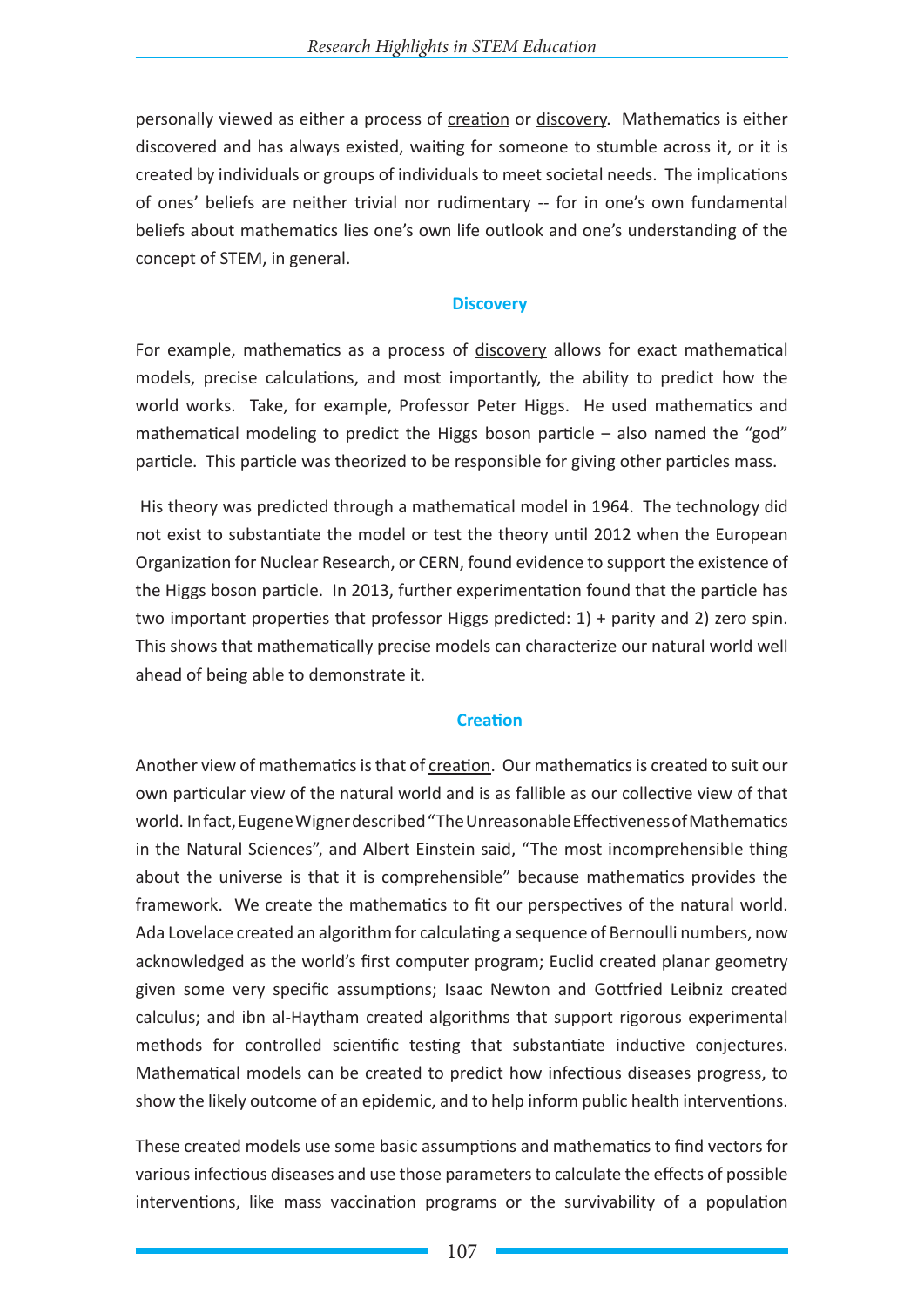without vaccination. They can predict whether the spread of a disease is endemic or epidemic.

### **The Real Problem**

The medical community was taken completely unaware by the Ebola outbreak of 1976 in Zaire, and more recently, by being unable to prepare for the Zika Virus. The Zika virus surprise makes it difficult to determine its likely outcome vector or its potential impact on human reproductive success. Given our view of the natural world, we are still unable to predict the stock market, develop a sustainable economic model, or model disease etiologies. Therefore, there must be something fallible in the way we view or interpret the natural world and the mathematics we create to model it. So, there must be an element of creation and discovery that has yet to occur. For example, the noncomputability of the probability of consequential, but rare, events (this means very very important) using scientific methods has been explained in the Black Swan theory. It lies in our lack of understanding of the natural world and inability to model unknown unknowns. This is a field where likely new mathematical discoveries and creation will occur.

For those listening for the NEXUS, as you noticed in my examples so far, mathematics is the tool by which we interpret, describe, and interact with the natural world around us. Our paradigms and practice intersect to determine the value of the education we receive and the value we place on sufficiently flexible knowledge that facilitates our ability to answer questions we have never before conceived. If we continue to have experts working in silos with others with the exact same training and preparation, we will stagnate and fail to answer many of the emerging important questions of the new millennium. So, what model of mathematics do you think we really need, discovery or creation?

Has anyone suggested that irrational numbers were not created but discovered by Hippassus of Metapontum, and that pi was discovered by measuring the circumference of circles and dividing by the diameter? No matter the size of the circle the ratio was consistent; this result seemingly fits with discovery. However, other ideas have been invented to account for the natural world. For example, Lobachevsky created non-Euclidean geometry by simply making a different assumption that seemed to fit with his version of the world.

While the creation or discovery debate could go on forever, the point is that each form of mathematics, like the other subjects, is complex and is comprised of various aspects of discovery and creation. The importance is that no mathematics would ever have needed to be created without other subjects. Newton, Lobachevsky, Einstein, and others were all motivated to create mathematics to model the science, technology,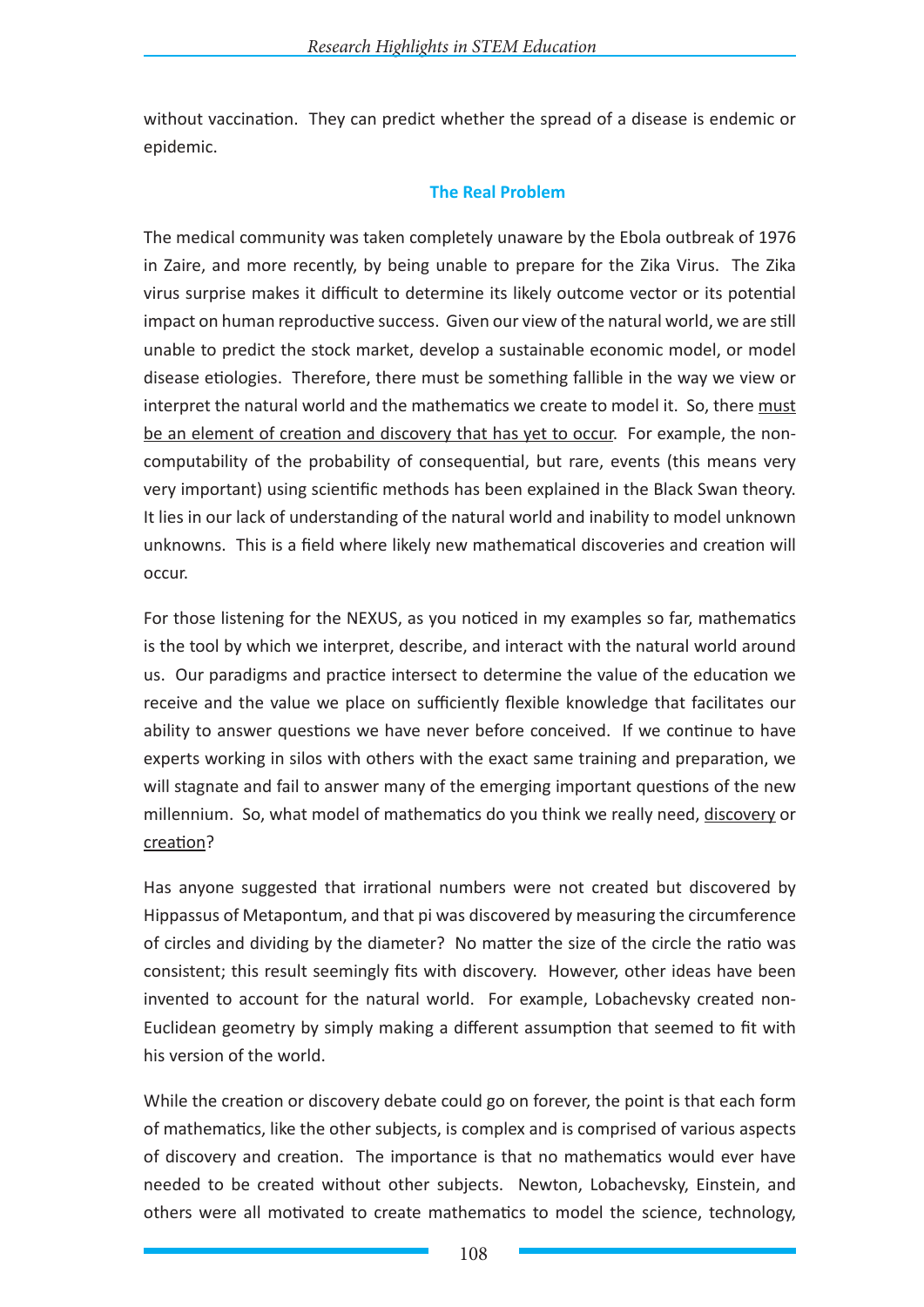and engineering of the world. Regardless of your own personal position exploring the NEXUS of discovery and creation, the solutions to the challenges of tomorrow lie in mathematics.

### **The Nexus of STEM Subjects**

So, when is a good model, good enough? When is mathematical estimation sufficient and the difference between the calculation and estimation trivial. For example, the formula for pooled standard deviation is  $SD_{pooled} = V(X_1 - \overline{X}_1 + X_2 - \overline{X}_2)/(N_1 + N_2)$ . This is the nexus of creation and discovery. However, the easy version of this formula is  $SD_{pooled}$  $E_{\rm EZ}$ =(SD<sub>1</sub>-SD<sub>2</sub>)/2. Which one is the better choice? Which one should we use? Can you justify your answer? How you answer reveals your personal view of discovery or creation. More importantly, your choice to use one formula might reveal whether you are more a mathematician or statistician (see Table 1).

The full formula requires a bit of work, whereas the approximation requires very little. As you can see, we have an exact mathematical equation for pooled standard deviation, but does an approximation formula function just as well? Even when the standard deviations are quite different both formulas work reasonably well.

These formulas work well when the groups sizes are similar, but when one group size varies greatly from the other and the standard deviations are very different, the EZ formula can eventually give erroneous results. So, the important question is, what are you going to use the pooled standard deviation for? The more consequential the decision, the more precise you need to be, and the more you understand when and how the formulas work, the more autonomy you have to decide what to use and when.

For a more scientific bent on the idea of invention and creativity, let us consider the space race. Now for a prominent scientific event, consider the U.S. trip to Mars as a mathematical model. A National Aeronautics and Space Administration (NASA) engineer was quoted as saying, "For convenience. . . We consider a simplified conceptual model that omits details that are likely to have only a minor impact on the outcome.

We assume that there are no forces other than gravity, that there are no changes in flight conditions, and that the launch is successful if and only if the launch protocol succeeds in giving the ship enough momentum to escape the planet's gravity and safely embark on the space voyage".

For engineering purposes, mathematics was used to provide "good enough" solutions, and some terms in an equation were ignored because they were hypothesized to have only minor impact. The reality is that the model worked, and the ship landed on Mars and returned to Earth.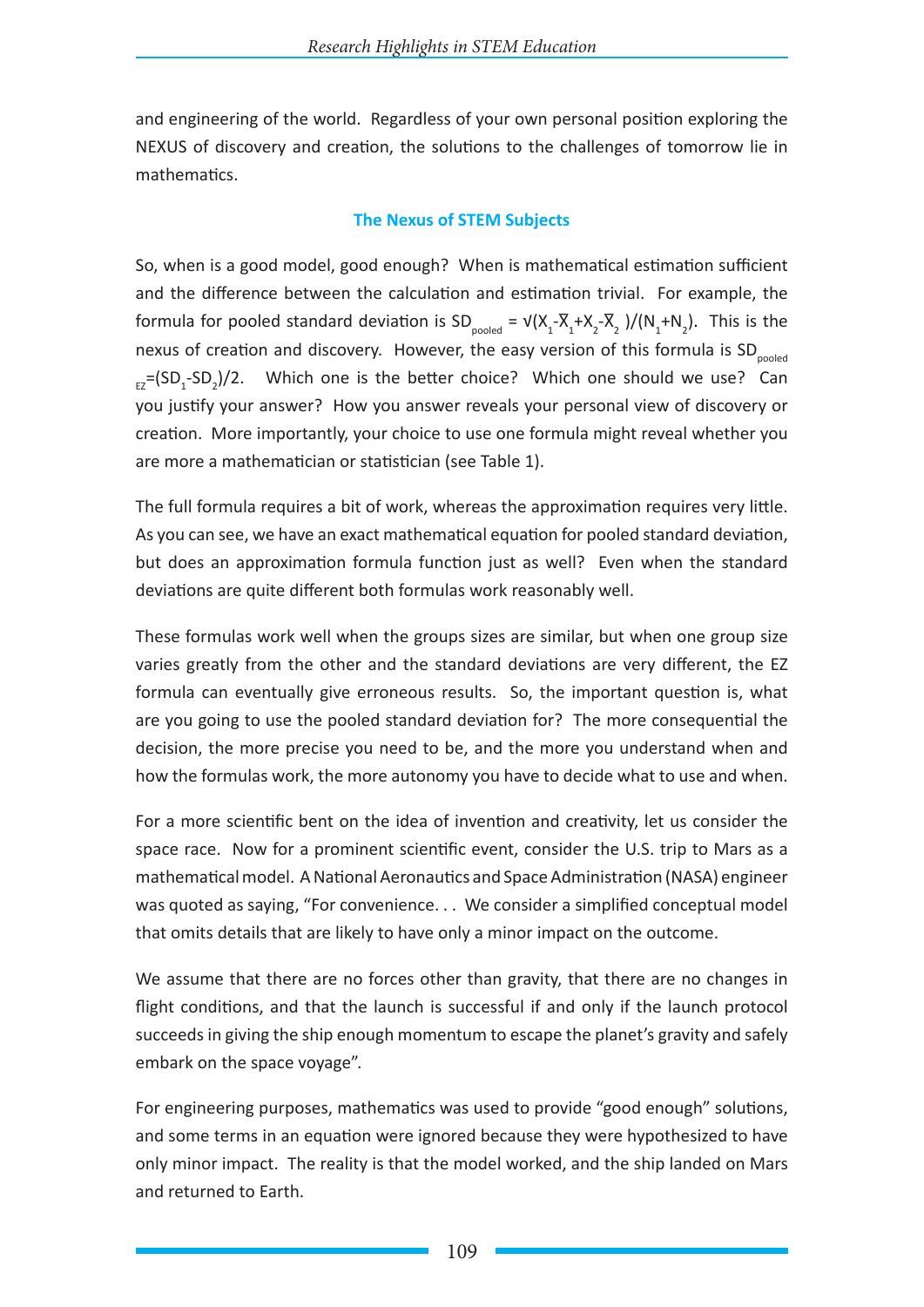| Statistics                  | Participant    | Treatment | Control |
|-----------------------------|----------------|-----------|---------|
|                             | $\mathbf{1}$   | $40\,$    | 55      |
|                             | $\overline{2}$ | 50        | 60      |
|                             | $\mathfrak{Z}$ | 60        | 65      |
|                             | $\overline{4}$ | $70\,$    | 70      |
|                             | $\mathfrak s$  | 80        | 75      |
|                             | 6              | 90        | 80      |
| Mean                        |                | 65        | 67.5    |
| ${\rm SD}$                  |                | 18.708    | 9.354   |
| $\mathrm{SD}_\text{pooled}$ | 14.790         |           |         |
| $\text{SD}_\text{pooledEZ}$ | 14.031         |           |         |

Table 1. A Comparison of the Two Formulas

Therefore, building on an Engineering Design model has the greatest potential to develop the type of thinkers we require, those equipped with the competence and confidence to question the mathematics and science they were taught and to challenge the establishment to prove themselves correct.

Engineering design is the creative application of science and mathematics to solve problems. The truest intent of education, whether we consider the Ottoman Empire, Roman Empire, or Greek Empire, is in the equity of its availability to the lowliest of citizens.

The Ottoman Empire, arguably the more recent, was also likely the most democratic in education policy. An in the Ottoman Empire, arguably the most democratic access to science and mathematics was achieved. It is through true democratic access to a high-quality education that we will nurture the next Brahmagupta (around 650 AD), Al-Khowarizmi (879 AD), Purkinje (1823), Tesla (1900), or Higgs.

## **STEM Movement and Its Impact on Employment**

In the news lately, there has been discussion about liberal arts majors struggling in the job market. In fact, at a conference in 2013, Mark Andreesen, from Venture Capitalist, told the crowd that the average English major is likely to end up working at a shoe store. A McKensey study found that liberal arts majors have higher rates of unemployment, more debt, and are less happy with their jobs. Compare their situation to that of engineers, who are in such demand that tech leaders are lobbying intensely for the increased immigration of skilled individuals in STEM, in part due to the inability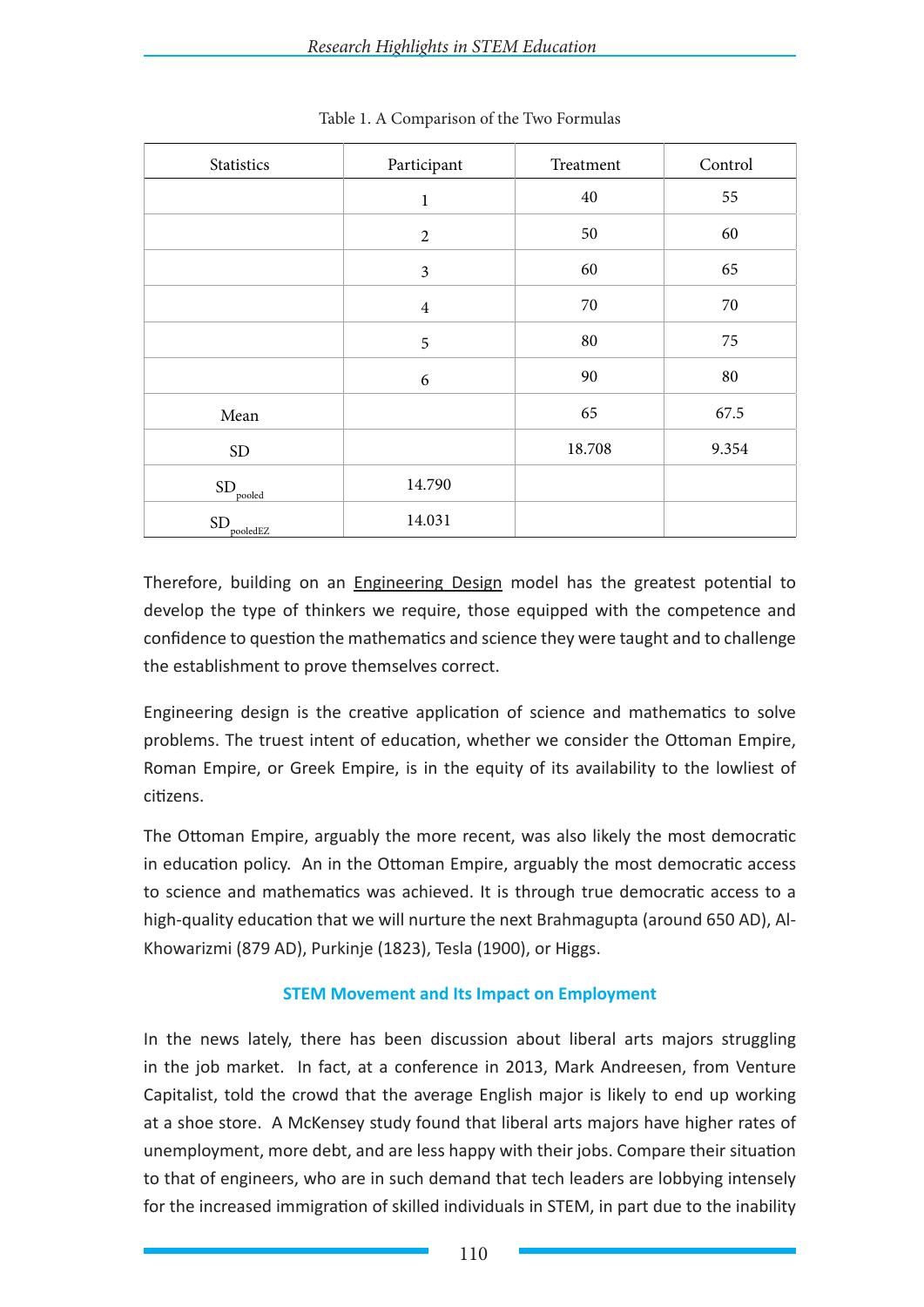of United States universities to produce enough STEM graduates to supply the STEM job market.

Although mathematics and engineering backgrounds might help get a job, they are no guarantee of success. In The Wall Street Journal, Aetna CEO Mark Bertolini, who has a mathematics and accounting background, said, technical skills are "necessary but not sufficient". College graduates need to be able to solve problems in complex settings where the outcome is often clear and explicit while the human quandary for selecting among possible solution strategies is messy, unspecified, and in the most natural world, a human experience without a readily available solution.

It is paramount that corporations and business professionals, politicians, STEM professionals, pre-collegiate and collegiate educators, and administrators collaboratively engage with current academic, political and business challenges to prepare a citizenry capable of understanding challenges we do not yet comprehend so that they might provide the answers to the most perplexing challenges we are bound to face. It is important to understand that the mathematics we know and force upon students today may one day be considered completely inadequate and our unwavering dogmatic worship of it to have been among our greatest collective global foibles.

## **Higher Education and Its Responsibilities**

Higher education institutions in which businessmen and women, politicians, and STEM disciplinary professionals are prepared must be reengaged around important global problems. It is only through this integrated learning that procuring solutions is likely. An immediate problem is that of global climate change. One might think the issue global climate change to be trivial; some may consider it to have been blown out of proportion and facts exaggerated to give way to political rhetoric and scholarly bandstanding. It has never been more true than for the facts to be negotiable and beliefs to be rock solid. Politicians needing a platform champion one view or another without regard for facts but public opinion, business leaders take a stance favoring their profits, and climatologists and other STEM professionals struggle to build reputations that will be aligned with continued funding to support their work. All these stakeholders would benefit from greater interdisciplinary knowledge and understandings. The climate is what is, most agree that we cannot change whatever will happen. In fact, the Earth has experienced major global climate events in its history that had nothing to do with human intervention.

For example, it was likely major global climate events that changed the course of evolution on the earth (Cambrian Event and the Ordovician ordeal, to name just two). Another hot topic for political rhetoric and corporate grand-standing is that of fossil fuels versus renewable energy. The Fossil fuel debate is one we can ill afford to neglect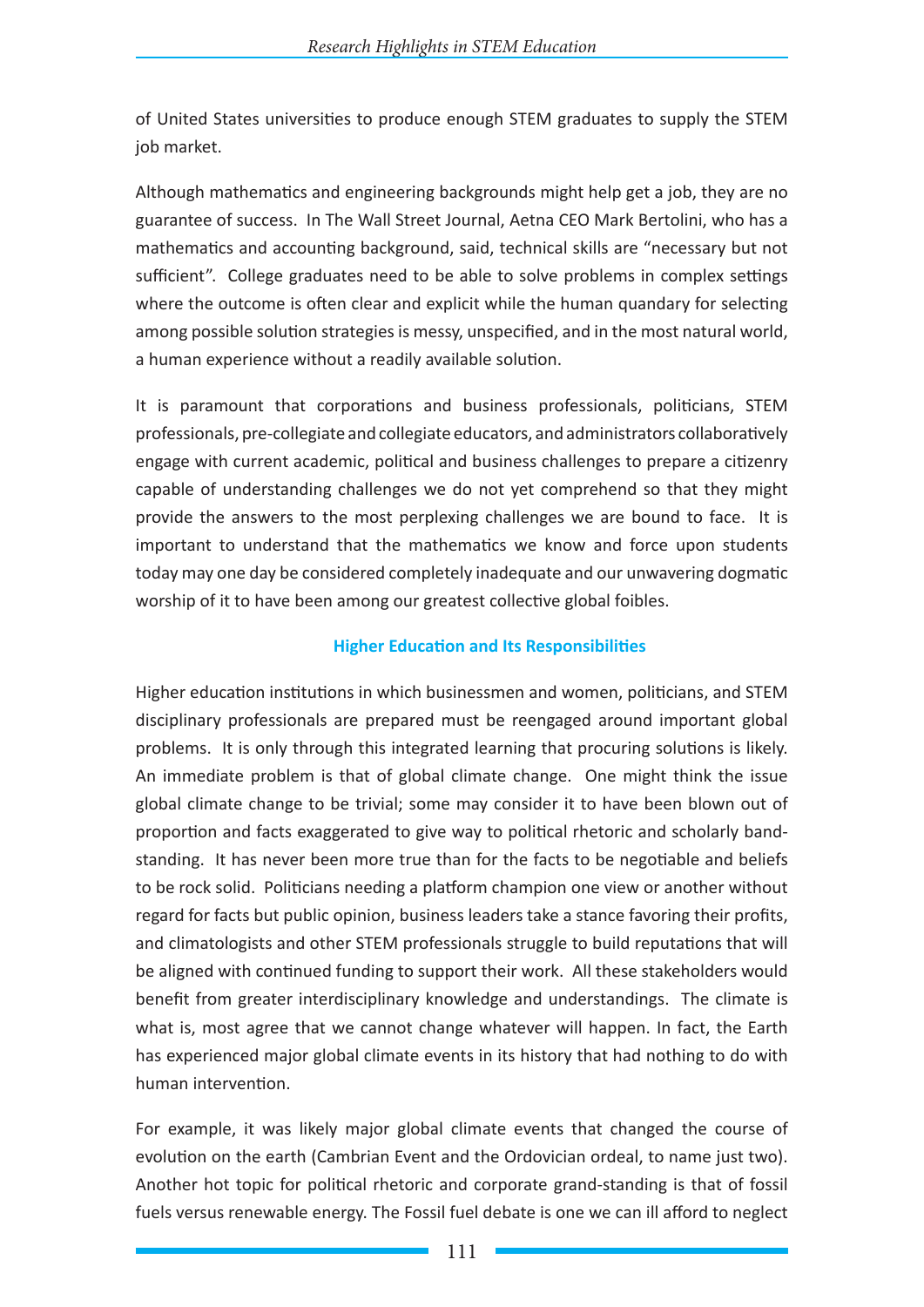and argue over. Fossil fuels are nearing their foreseeable exhaustion. Globally, crude oil prices are hovering around their 10-year low, while prices per liter of fuel are near an all-time high.

Creating solutions to these issues necessitates qualified individuals who have a comprehensive and interdisciplinary STEM knowledge that will equip them to develop innovative strategies and solutions. High-quality integrated STEM education can only come from clearly articulated definitions, goals, and objectives, which are the only way to design an aligned curricula. To address the issues related to profit from STEM, businesses and media outlets must join with education to build stronger programs that move students into both traditional STEM jobs and those of the "hidden" STEM workforce, technology and manufacturing careers that require highly specialized STEM knowledge but not a four-year degree.

## **What Universities Can Do**

The primary problem universities must be prepared to address is the renewable power grid. Developing silos of renewable energy is not a national response and certainly will not ensure global access. However, economic power and new empires will rise depending on the response to a global renewable energy grid. It is up to teachers to foster interest and build intrigue around interesting and noteworthy problems. They must spark the creative interest in STEM that will sustain students in the STEM pipeline. While it is teachers who shoulder the greatest responsibility for building tomorrow's greatest thinkers and innovators, it is the university who has the responsibility of preparing those teachers and providing ongoing, systematic, and sustained professional development for those already working in schools. It is not important that every university develop centers of STEM excellence; however, it is essential for universities to collaborate both within and across institutions.

Before we can expect universities to collaborate, the faculties of business, education, engineering, science, mathematics, and technology must learn to collaborate and to build knowledge across those disciplines. It can be much harder for a university to change their practice, so centers of STEM excellence like BAUSTEM at Bahcesehir University and Aggie STEM at Texas A&M need to collaborate to ensure that faculty receive information, generate ideas, and develop research-based rationales for metastasizing their instructional strategies across disciplines and within their colleges. They must recognize that highly engaging and dogmatically focused instruction centralized around large societal themes and issues are going to be required. Unfortunately, this "wicked problem" is unlikely to be resolved without a systematic approach with many engaged stakeholders; international discussions about STEM must result in a definition suitable for addressing global issues. Unless young children are challenged, they will not be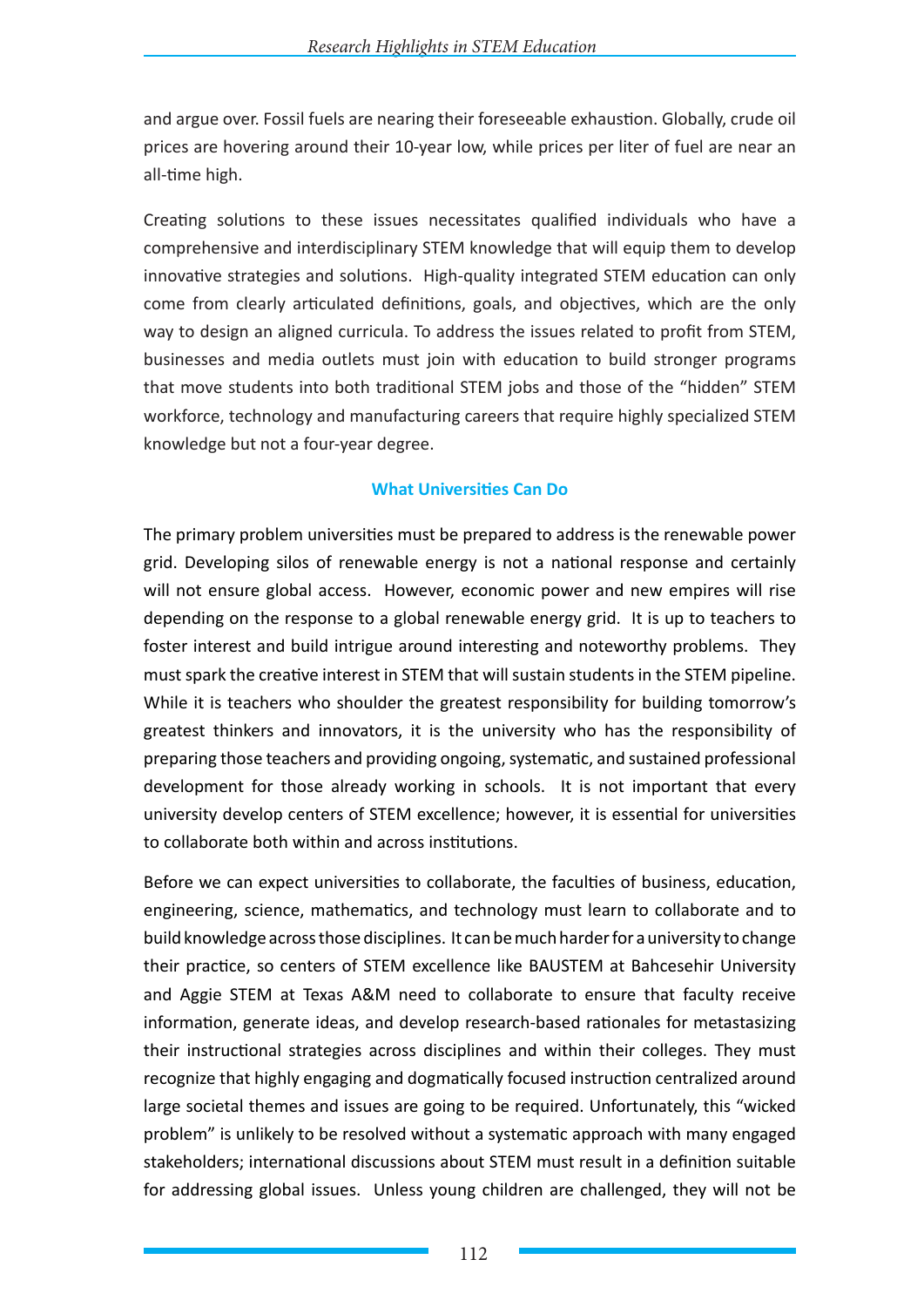ready for re-envisioned university instruction. Change must be approached in small increments with persistence in a global reform effort. Young children should begin this process by experiencing classroom instruction rich in understanding of societal problems that first pertain to their home, classroom, schools, and neighborhoods. As they get older, their societal views should expand to include their cities, municipalities, region, country, and world. Once they enter college, they will be capable of considering global needs as they learn challenging integrated college content. It is likely that the renewable power grid problem will be addressed within universities before it ever gets addressed politically or industrially.

## **Accountability and Time Wasted on Testing**

One insidious barrier to global change in education is teacher accountability and mandatory testing. Accountability is an interesting idea. It is not practical nor is it particularly interesting from a quizzical and motivated standpoint. It is more appropriately "interesting" in the sense of I have nothing really nice to say, so I am using the word interesting so most people will not recognize it as being laden with disdain and condemnation. We must re-envision the idea that accountability is the way to achieve economic prosperity. Teaching is not dentistry. If a patient comes in with a cavity, the dentist drills out the rotten part of the tooth and fills the void with a durable material. Simple. The dentist is not held accountable for the underlying causes that precipitated the tooth decay. Why are teachers held accountable for the myriad social, psychological, and medical mediators to learning? Education is not as simple as dentistry - there are many ancillary issues surrounding how and under what circumstances children learn. Teachers can teach and teach well, but some students still will not learn as fast or to the same degree as other students.

While parents continue to care about high stakes exams and companies make fortunes perpetuating parent's fears while propagating myths about teachers' lack of content knowledge, underachieving schools, and poorly trained teachers, we continue to expect more from teachers with less investment. National and multinational companies will continue to prosper by selling the promises of success but failing to deliver success for all. Rhetoric will continue from officials looking for reelection to companies trying to convince state boards of education, school districts, and parents that they have the children's best interest at heart.

Businesses sell the idea globally in every language where people have the money to purchase it; "use our materials for STEM instruction and our tests to make sure the teachers are really teaching your children". All this salesmanship and the research is univocal; no STEM curriculum has been shown to be more effective than a traditional curriculum, and NSF funded curricula are only marginally better in some very specific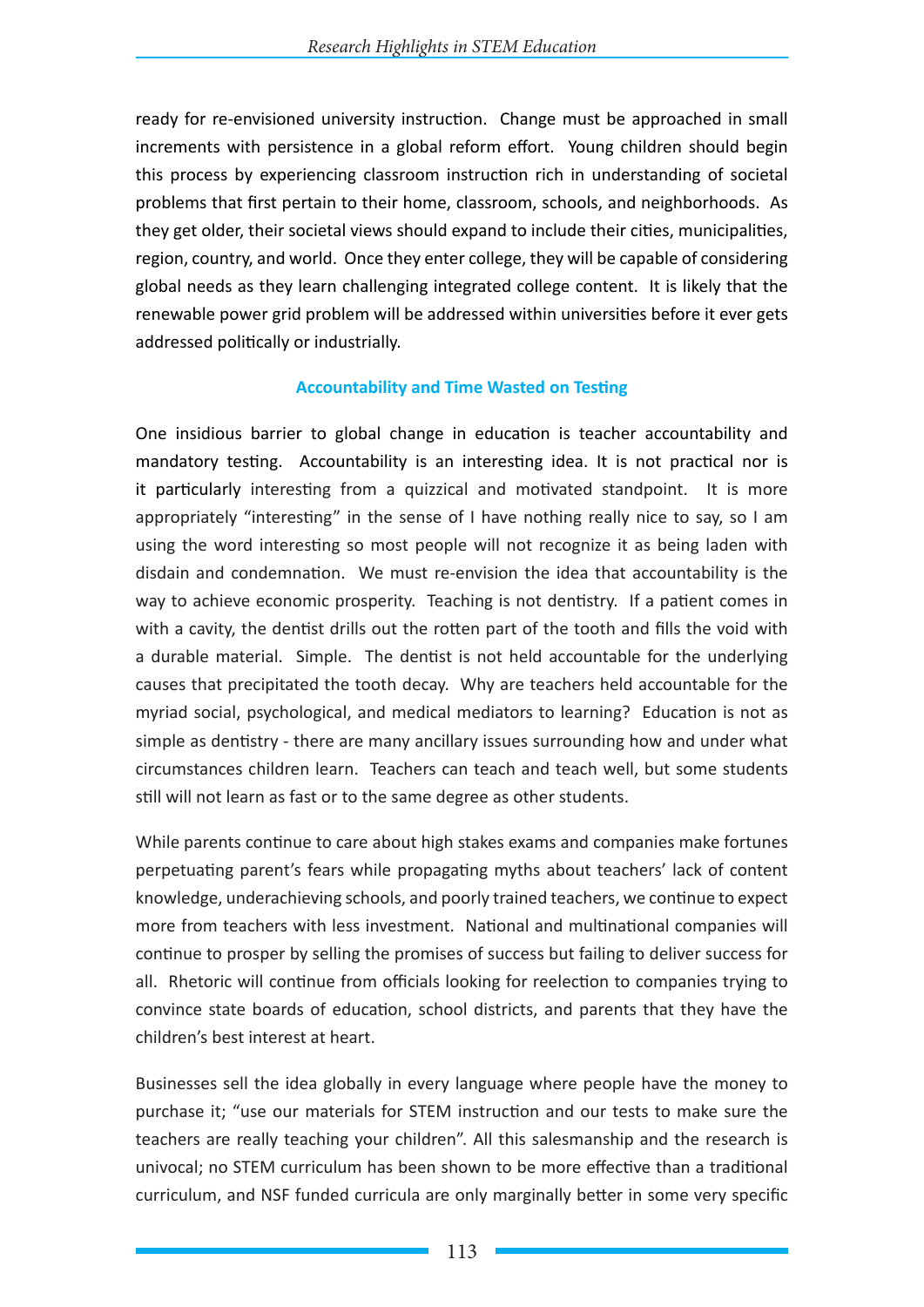instances. The many justifications for and supposed benefit of accountability have left parents misinformed, and those with the knowledge and authority to do so are reluctant to set the record straight. When politicians indicate that a test can measure learning from one year to the next or that a company can develop a test that can assess if a teacher has done his or her job, they are simply misinformed at best and conspiring to cheat you at worst. From decades of brain research in the disciplines of neuroscience and psychology, we know that people learn differently and at different rates. The idea that any test can evaluate if a child learned one-year's worth of content is a lie wrapped up in fear that is propagated to make parents feel better when their child scores high and loathing when their child scores low. Accountability in its current form should be reconfigured and instead used to determine what a child can do compared to other children nationally and internationally. Tests should be comprehensive and meaningful. Their use should give as much of a "benchmarking" of one child's knowledge as it does to understanding what the child needs to learn the following year. Unfortunately, the curricula each year is not predicated on students' existing knowledge; the level of conceptual understanding and skills a child acquires one year has no relation or influence on what he or she will be required to learn the following year. This system underscores a costly error in judgement in education by those charged with making such decisions. The push to have accountability has been at the expense of equity and social justice. Those who know more continue to learn faster and those who are struggling will continue to struggle with ever widening deficits. For these reasons, each time I hear the word accountability, I understand "education for the rich and powerful."

In conclusion, I look back in history to find someone ahead of his time, an inducted a quote from Albert Einstein who was talking broadly, so much so, that I have inducted his sentiments to truly reflect STEM, had that concept been created in his time:

 Powerful STEM integration, ". . . can only be created by those who are thoroughly imbued with the aspiration towards truth and understanding. This source of feeling, however, springs from religion. To this there also belongs the faith in the possibility that the regulations valid for the world of existence are rational, that is, comprehensible to reason. I cannot imagine a scientist without that profound faith. This situation may be expressed by an image: science without religion is lame, religion without science is blind." (Albert Einstien, 1936).

#### **REFERENCES**

- Einstein, A. (1936). 'Physics and Reality', in Ideas and Opinions; trans. Sonja Bargmann (New York: Bonanza, 1954).
- Burggren, W. W. (2009). Implementation of the National Science Foundation's "Broader Impacts": Efficiency considerations and alternative approaches. *Social Epistemology, 23*(3-4), 221-237.